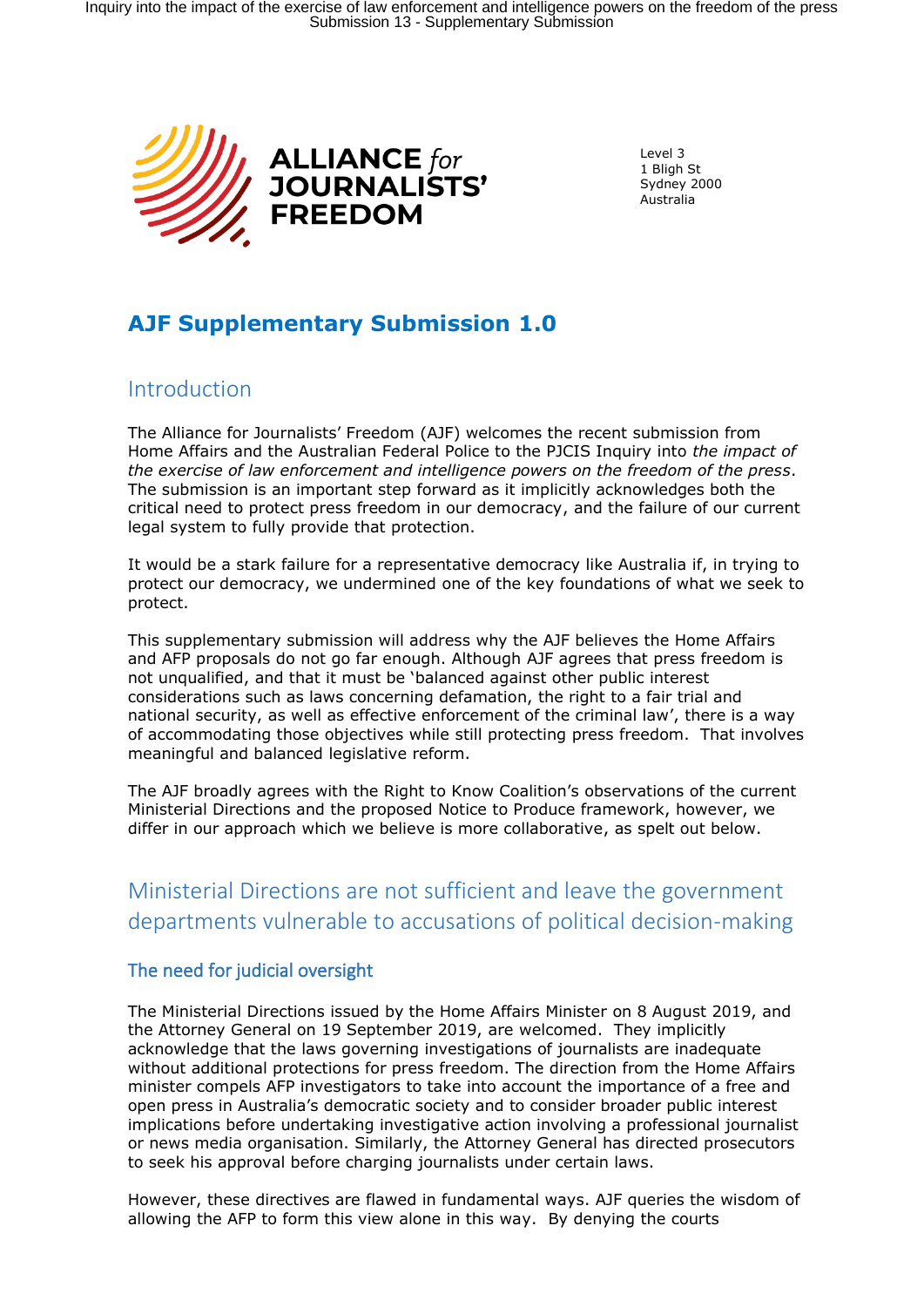

independent judicial oversight of the issue of warrants, the Home Affairs directive violates the separation of powers principle that underpins our legal system, and leaves both the minister and investigators vulnerable to accusations of politically motivated police inquiries. Similarly, giving the Attorney General discretionary power to approve prosecutions rather than writing the principles into law in a manner that allows them or their application to be challenged in the courts, also exposes the Attorney General to complaints of politised actions. In both cases, public confidence in the Ministers and their offices would be damaged.

It also presents the possibility that both Ministers will have power over police investigations and prosecutions of journalists who may themselves be reporting on Ministers and their staff. This clearly lends itself to outcomes that are both undemocratic and undesirable, as it undermines the integrity of our democratic process and the function that journalism has within it.

#### The need for security forces to move quickly

AJF acknowledges that Australia faces great challenges to its national security. Consequently, the AJF is sensitive of the need for police and security forces to be able to move quickly in certain circumstances.

Any judicial oversight would need be sensitive enough to accommodate the genuine needs of our police and security forces in a balanced and impartial way.

The aim would be to strike the appropriate balance between the police and security forces' need to move quickly, and ensuring the appropriate independent accountability and transparency remains in place.

#### Legislation rather than regulation

Given the AJF's concerns, the AJF maintains that the most appropriate path forward is to enshrine the principles of press freedom in our law with a *Media Freedom Act.*

AJF agrees with the Home Affairs/AFP submission that media freedom is not absolute and must be balanced against other competing considerations including defamation, national security, criminal law and so on. However, AJF also believes that appropriate protections for the role of the press could be written into our laws in a way that does not unnecessarily hinder the work of our police or security services or undermine competing considerations.

In previous submissions, the AJF has outlined its views on how such an Act might work. However, there is a further point worth addressing here.

The Home Affairs/AFP submission argued that any attempt to create a system of contested warrants 'for a certain class of individual', would 'introduce complexity in the regime and risks creating confusion regarding the scope of contestability.' However, this element of the Home Affairs/AFP submission misses the point. The objective would not be to protect a certain class of persons per se. Rather, the purpose of the *Media Freedom Act* would be to provide independent safeguards around legitimate journalistic activities.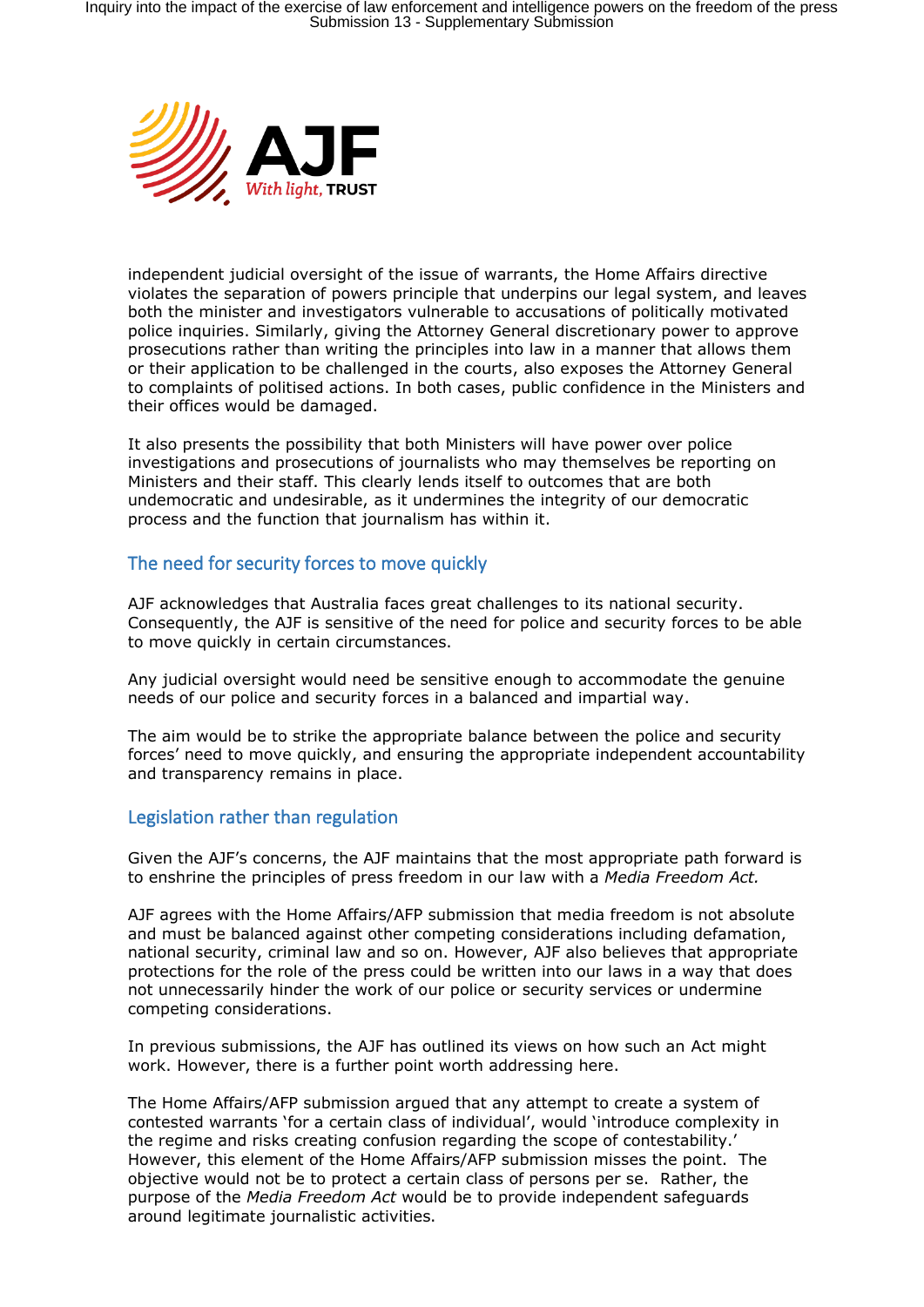

It is not necessary to create a 'certain class of individual', Rather, it is far more practical to define 'journalism'; the work rather than the person.

Thus, any police investigation into a work of journalism would need to be sensitive to the role of journalism in our democracy, with appropriate countervailing balances to protect national security and certain classes of individual rights. Naturally it would be for the AFP to demonstrate the need for a warrant to be issued in those circumstances before an independent judicial authority.

## The Notice to Produce framework

### The Home Affairs/AFP's proposed Notice to Produce framework appears to acknowledge the possibility of judicial oversight

According to the joint submission, the AFP should have the option to "apply to an independent issuing authority for a Notice to Produce in relation to investigations involving professional journalists or news media organisation." Further, the submission says that such a regime would "provide an opportunity for professional journalists and media organisations to put forward any strong, countervailing arguments to not produce material pursuant to such a Notice."

It is unclear from the submission whether the 'independent issuing authority' would be a member of the judiciary, but if so, this would appear to be a form of 'contestable warrants-lite' that still allows the AFP to resort to a traditional search warrant under circumstances they deem appropriate.

While the AJF welcomes the acknowledgement by Home Affairs and the AFP that news organisations and journalists should have an opportunity to argue against releasing certain material, the framework is inappropriate for a number of reasons.

First, the decision to use the NtP framework appears to be at the discretion of the AFP. If they deem circumstances justify a more traditional warrant, there appears to be no further restraint to that process. We agree with the Right to Know Coalition which argues under that framework, it seems unlikely that the police would go through the time and trouble to apply for a NtP when a traditional warrant is always available.

Second, the proposed NtP framework does nothing to give comfort to journalists or their sources that their confidential communications will remain secure from unnecessary police intrusion. As stated earlier, we recognize that there will be certain circumstances when the police will need to act with justifiable urgency, or be concerned that evidence may be destroyed, and the element of surprise is essential. However, we also believe those circumstances can be described in law, and that the default position when investigating an act of journalism should be for a contestable warrant. If the police have reason to believe that a traditional search warrant is appropriate, they should be able to explain their reasoning to a judge, who can make an independent assessment, measured against the implications of granting the warrant for press freedom.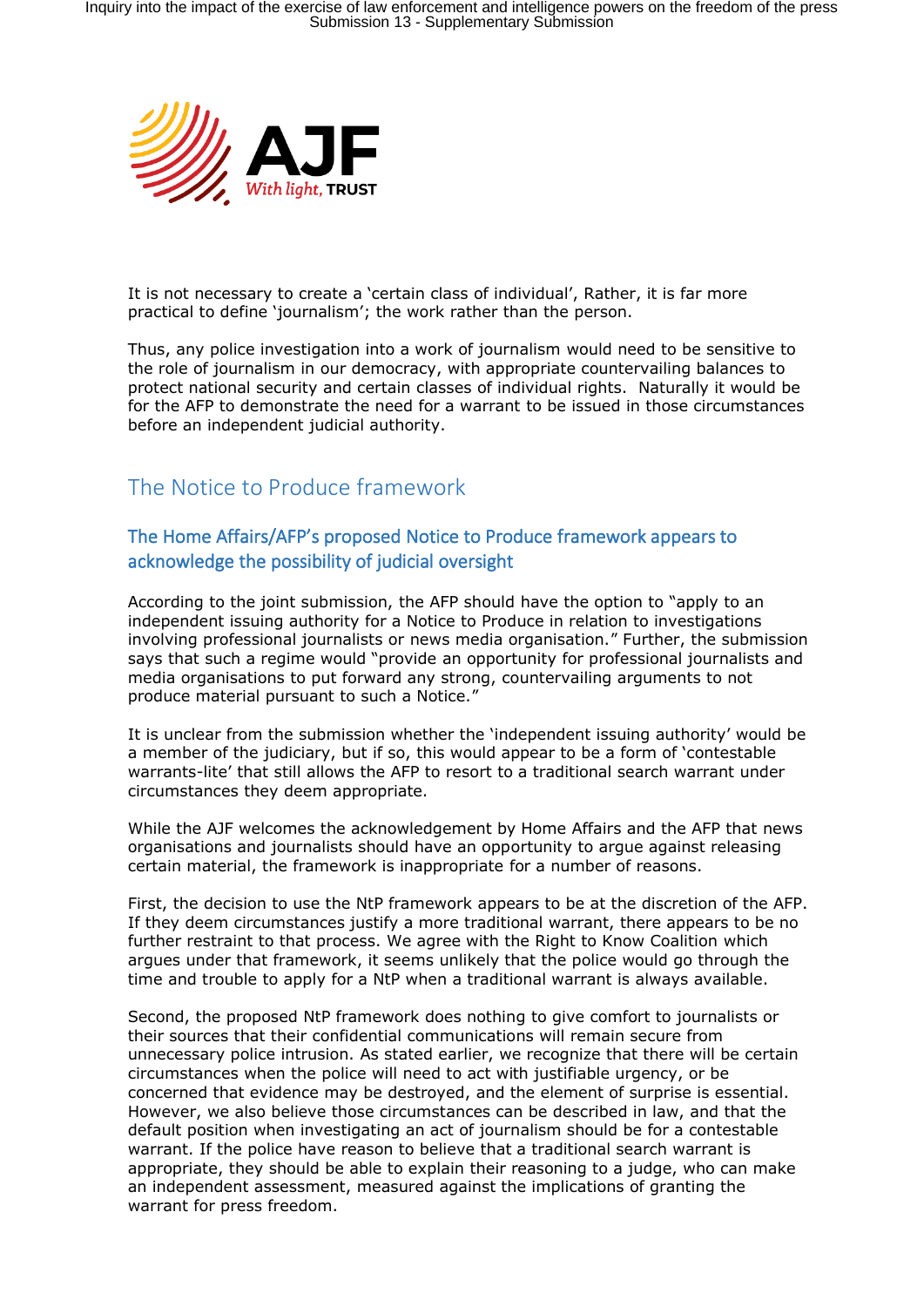

Under that regime, journalists and their sources will have reasonable comfort that as long as their communications relate to stories that are in the public interest, and do not violate clearly described security and privacy provisions, they will be safe from government intrusion.

Maintaining the privacy of the relationship between journalist and source is fundamental to the oversight role that journalism is supposed to play in our democracy. If sources are too afraid to come forward because of the risk that they will be exposed, the system will collapse. Indeed, the evidence that academics at the University of Queensland have already gathered indicates that sources have dried up in the aftermath of the AFP searches on 5 and 6 June 2019.

## Press Freedom is *part of* National Security

The AJF agrees that national security is the government's primary responsibility. Protecting the health, safety and wellbeing of Australian citizens is paramount. An essential part of protecting national security involves maintaining the integrity of our system of democracy. A free press capable of keeping watch over the inner workings of government is an essential component of that system.

The AJF also acknowledges that ASIO is aware of attempts by foreign powers to attack our democracy. In most cases, AJF understands those attacks have come from authoritarian states. It makes no sense to defend ourselves against authoritarianism by introducing measures that undermine our own press freedom.

Instead, there must be an ongoing relationship between the security forces and media, where each recognises the inherent importance of the other, and the need for both to perform their duties freely under our legislative framework. In order for this to be achieved, both sides must be protected in law. Thus, it is essential press freedom protections are written into our legal code. This is why AJF calls for *Media Freedom Act*.

### Reinforces need for MFA and Taskforce

While the AJF continues to advocate for the reform of our legal code and a *Media Freedom Act* in particular, more informal mechanisms could assist in bridging the gulf in trust that appears to have developed between security agencies and the media in recent years. While there remains a necessary tension between the two sectors, there is urgent need for a Taskforce that brings together leading figures from both sectors so they are better able to understand one another, communicate at times of crisis, and resolve problems before they escalate.

Such a Taskforce would include security forces, media and organisations like the AJF. It would establish regular meetings, lines of communication, and an institutionalized way of discussing and resolving problems. Over time, the result would be a more cooperative, trusted and effective relationship. This is essential to the health of our democracy.